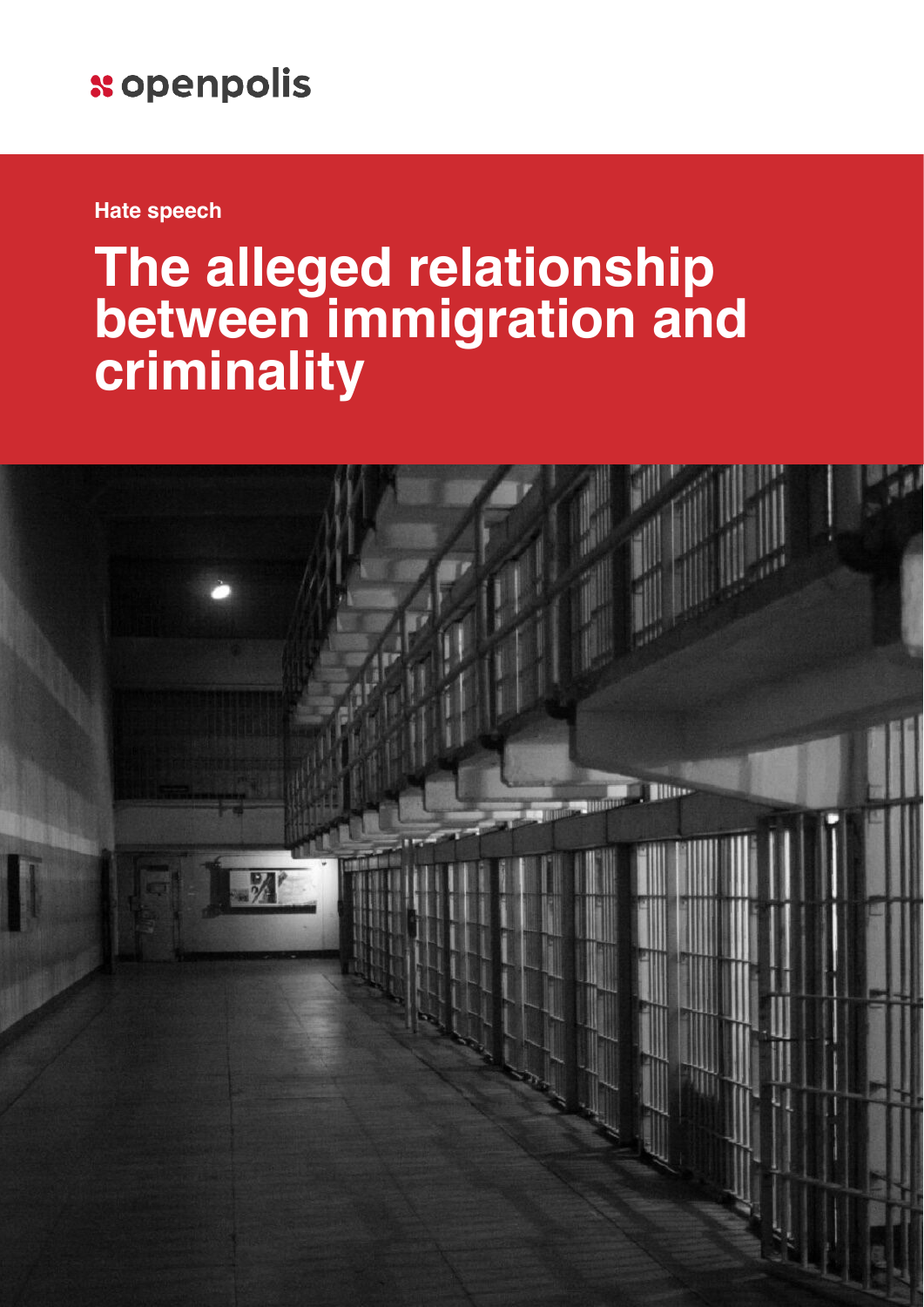## The alleged relationship between immigration and criminality

Oftentimes, in the public arena, a **direct association is drawn between immigration and criminality**. As reported in the **[Idos dossier](https://www.dossierimmigrazione.it/dossier-statistico-immigrazione-2020/)** from 2020, crimes being equal, those committed by foreigners generally produce more fear, distrust, and resentment. Migrants are both inferiorised and demonised. This narrative is then instrumentally manipulated by media and politicians to gather support.

#### Data on foreign inmates has to be contextualised.

On a first reading, indeed the share of foreigners on the total amount of inmates in Italian and European prisons outweighs the share of foreigners on the total population. This figure should however be interpreted critically, through a series of clarifications. First and foremost, we need to consider that foreigners' **socio-economic conditions** are on average worse than natives'. Socio-economic hardship is tightly related to criminality.

Secondly, the condition of **irregularity**, which characterises most foreign offenders, forcibly leads people towards illegality and thus inevitably to crime. Lastly, a relevant point is the **type of offense**, which has different features among foreigners and natives - usually foreigners commit less serious offenses, punished through shorter sentences.

## More foreigners, unsafer societies?

One thing worth noting is that, despite the tendency to criminalise migrants, if we analyse the figures we see that **European societies have not become less safe as the foreign share of the population - particularly, asylum seekers, structurally more exposed to irregularity increased.**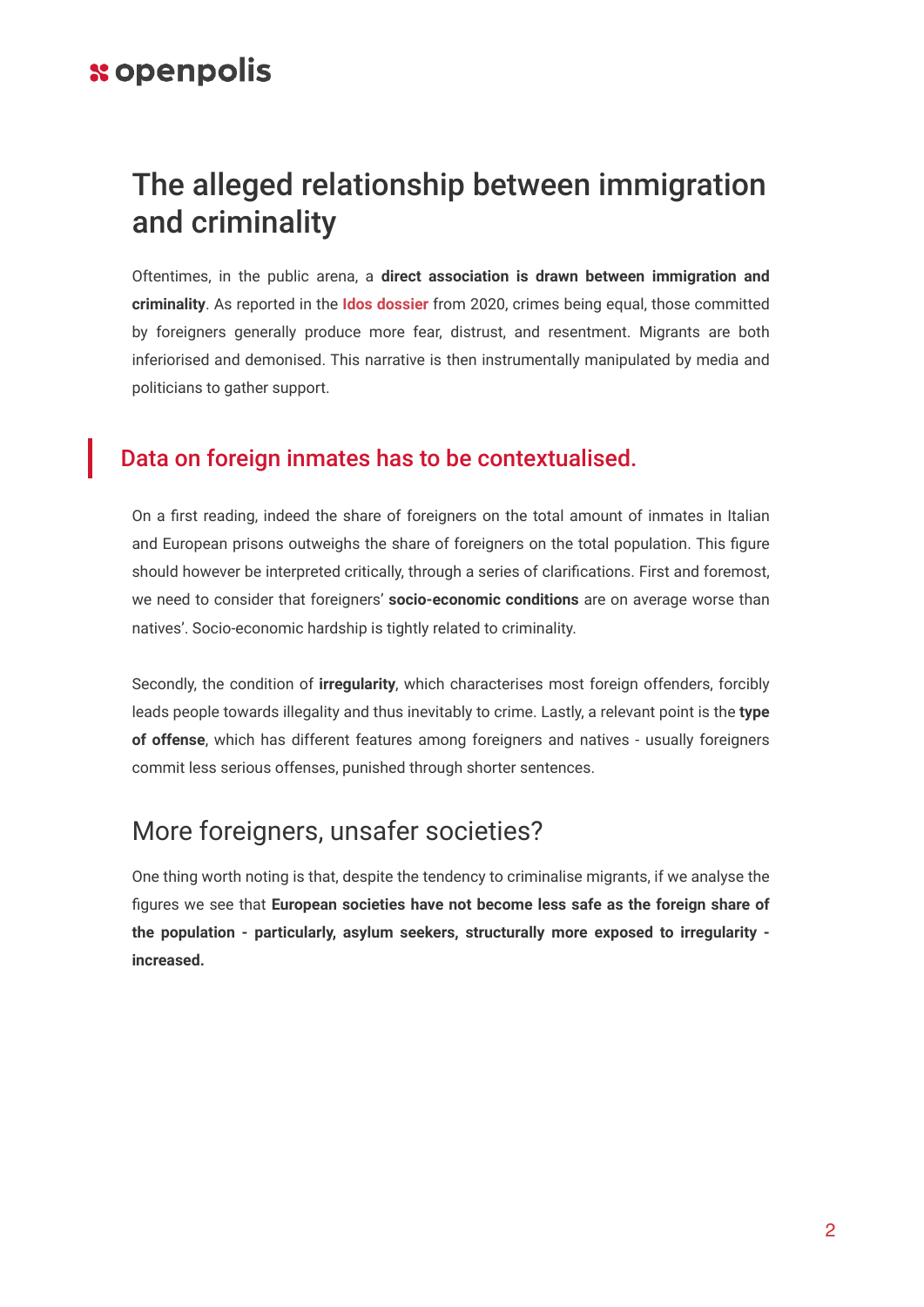In all of the larger EU countries, the number of asylum seekers has increased



Asylum seekers in Germany, France, Italy, and Spain (2012-2021)

**MUST KNOW:** Figures exclusively refer to first requests and include those who, according to the Dublin regulation, will then request protection in another member state.

**SOURCE: [Eurostat](https://appsso.eurostat.ec.europa.eu/nui/show.do?dataset=migr_asyappctza&lang=en)**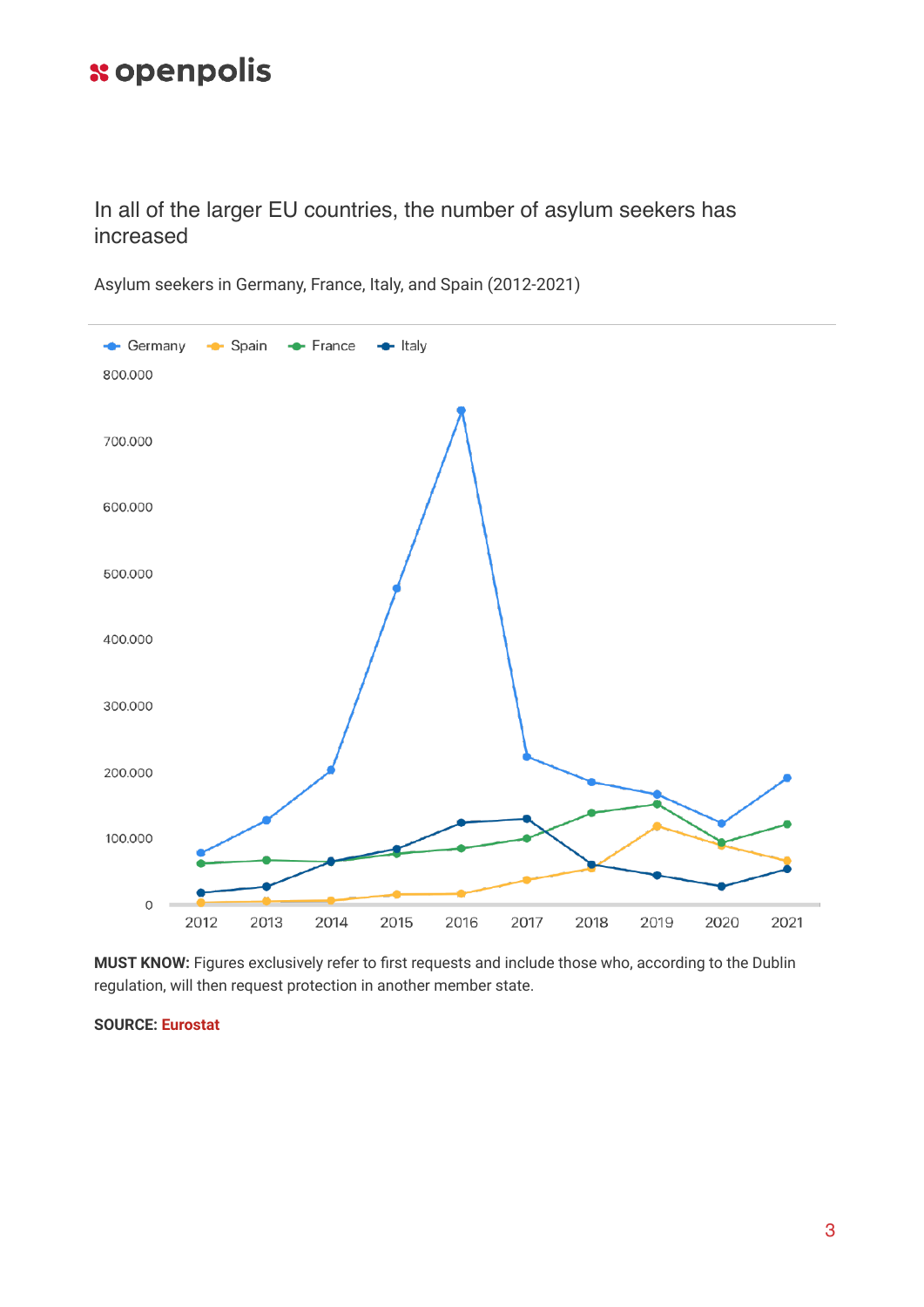In larger European countries (Germany, France, Italy and Spain), in 2021, the number of asylum seekers was significantly higher than in 2012. In the case of France and Germany, it was double, in Italy three times as high. As for **Spain**, the figure is 20 times higher than in 2012.

**Such an increase has been rather irregular through the years**. In all these countries but especially in **Germany**, in the years 2014-2017, in correspondence of the so-called "refugee crisis", there has been a peak in arrivals. In Germany, there have been 745 thousand in 2016, in Italy about 129 thousand in 2017, while the number then decreased, only to record a mild growth between 2020 and 2021.

Except for this irregularity, **the general trend was towards a gradual increase in the number of asylum seekers**. However, at the same time there is no record of an increase of criminality in the analysed countries, with the exception of Spain.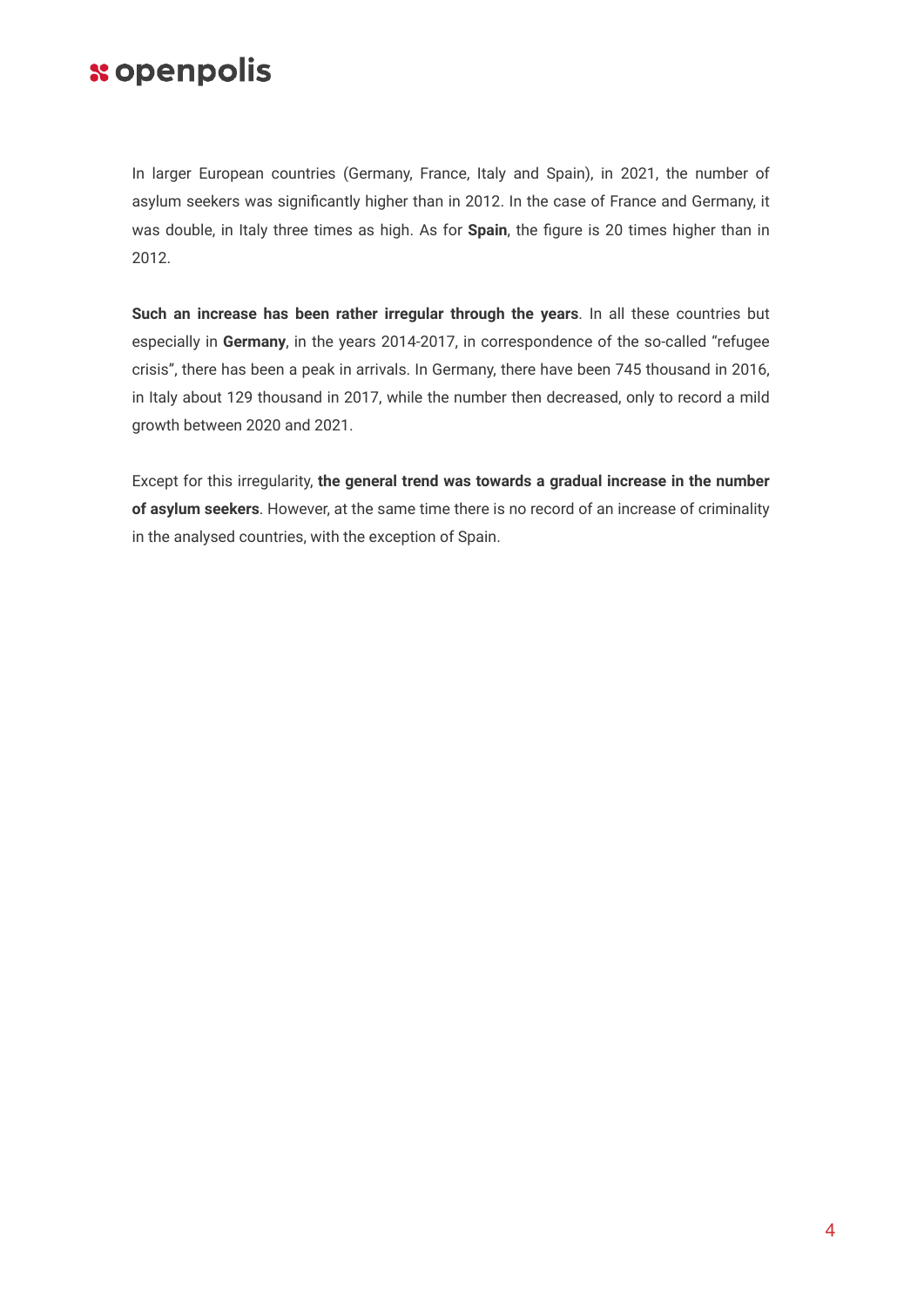#### Criminality is declining in larger EU countries



Convicted people in Italy, France, Germany, and Spain (2010-2019)

**MUST KNOW:** The figures represent convicted people in Italy, Spain, Germany, and France, of all nationalities. French and Italian figures from 2019 are not available.

#### **SOURCE: [Eurostat](https://ec.europa.eu/eurostat/databrowser/view/crim_just_ctz/default/table?lang=en)**

Only in Spain has there been an increase in the number of convicted people between 2010 and 2018 (+20.9%), from about 25 thousand to 30 thousand. In Germany, France, and Italy, on the other hand, there has been a reduction - particularly significant in the case of **France** (-32.4%).

 $-15.1\%$  the number of convicted people in Italy between 2010 and 2018.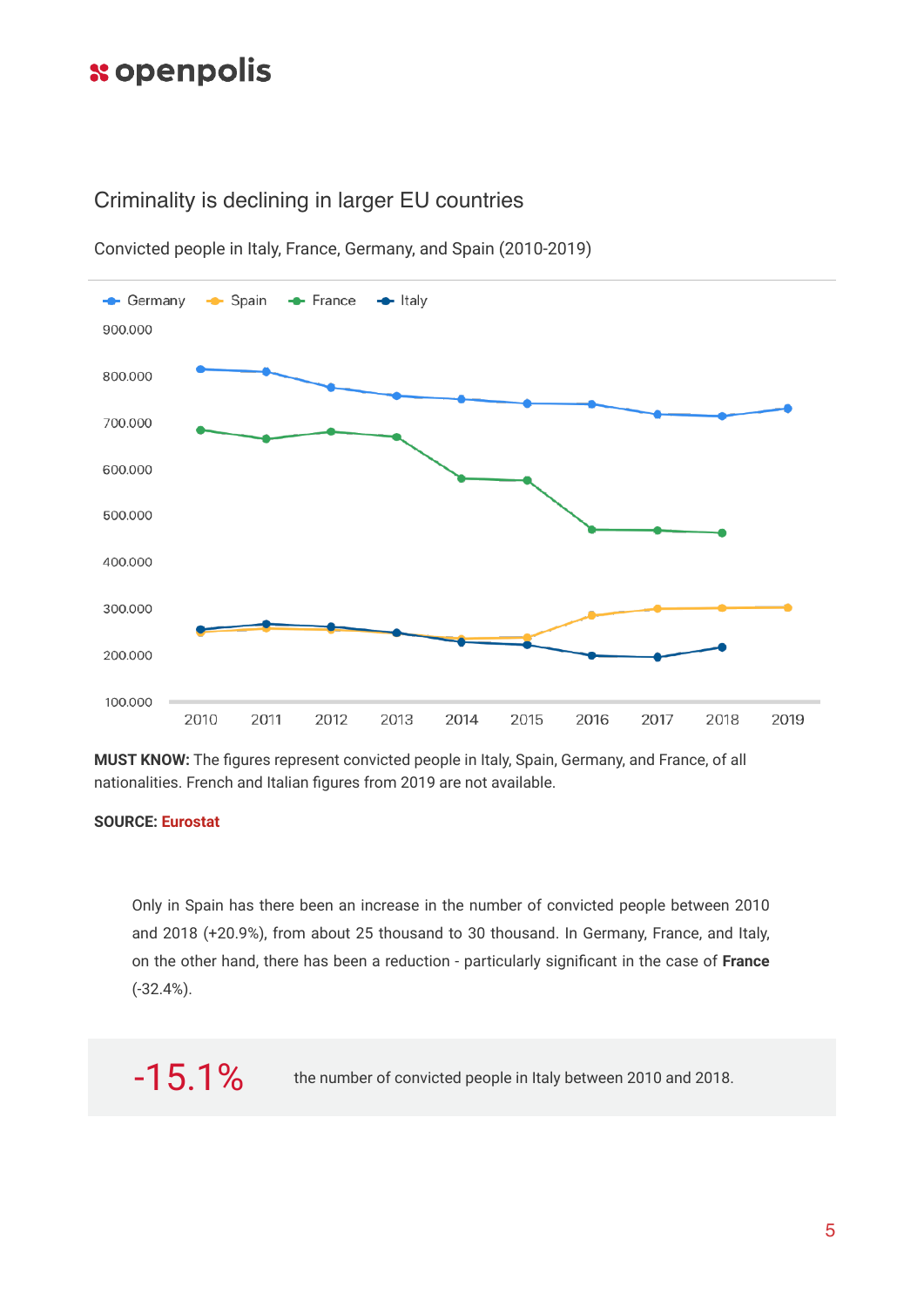These figures show that, even alongside a growth of the foreign share of the population, European societies have not become less safe. If anything, criminality on the whole has recorded a reduction.

## Socio-economic conditions and criminality

On average, the **crime rate is higher among foreigners than among native citizens**. However, this statement needs to be accompanied by a serie of clarifications.

First of all, as mentioned, a crucial aspect of criminality is that it is often determined by socio-economic hardship. This is something we need to take into account when we talk about foreign criminality, as today in Europe foreign citizens are considerably more exposed to poverty compared to natives.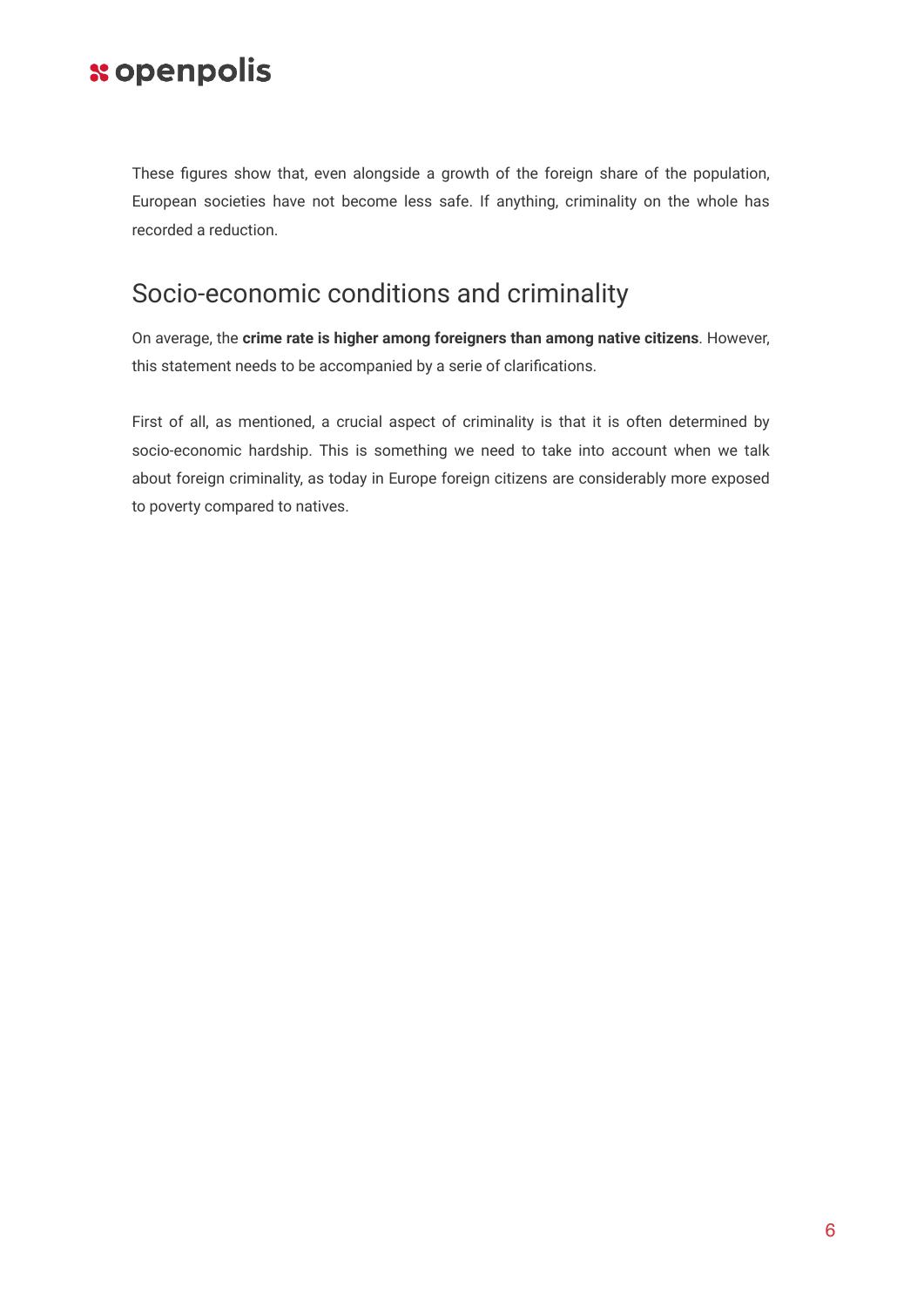#### In Spain and Greece, more than half of foreign residents are at risk of poverty

The share of citizens, natives, and foreigners, at risk of poverty or social exclusion in EU countries (2020)



**MUST KNOW:** With "at risk of poverty or social exclusion" Eurostat means people whose income is lower than 60% of the median income (at risk of poverty), in conditions of severe material or social deprivation (a complex indicator which measures the ability of a person to afford a number of things that are not considered essential for survival, but are indeed essential to lead a decent life), and who are part of families with very low working intensity. Figures only refer to the regularly residing population (thus excluding people with no residence permit). Romanian figures are not available.

#### **SOURCE: [Eurostat](http://appsso.eurostat.ec.europa.eu/nui/show.do?dataset=ilc_peps05&lang=en)**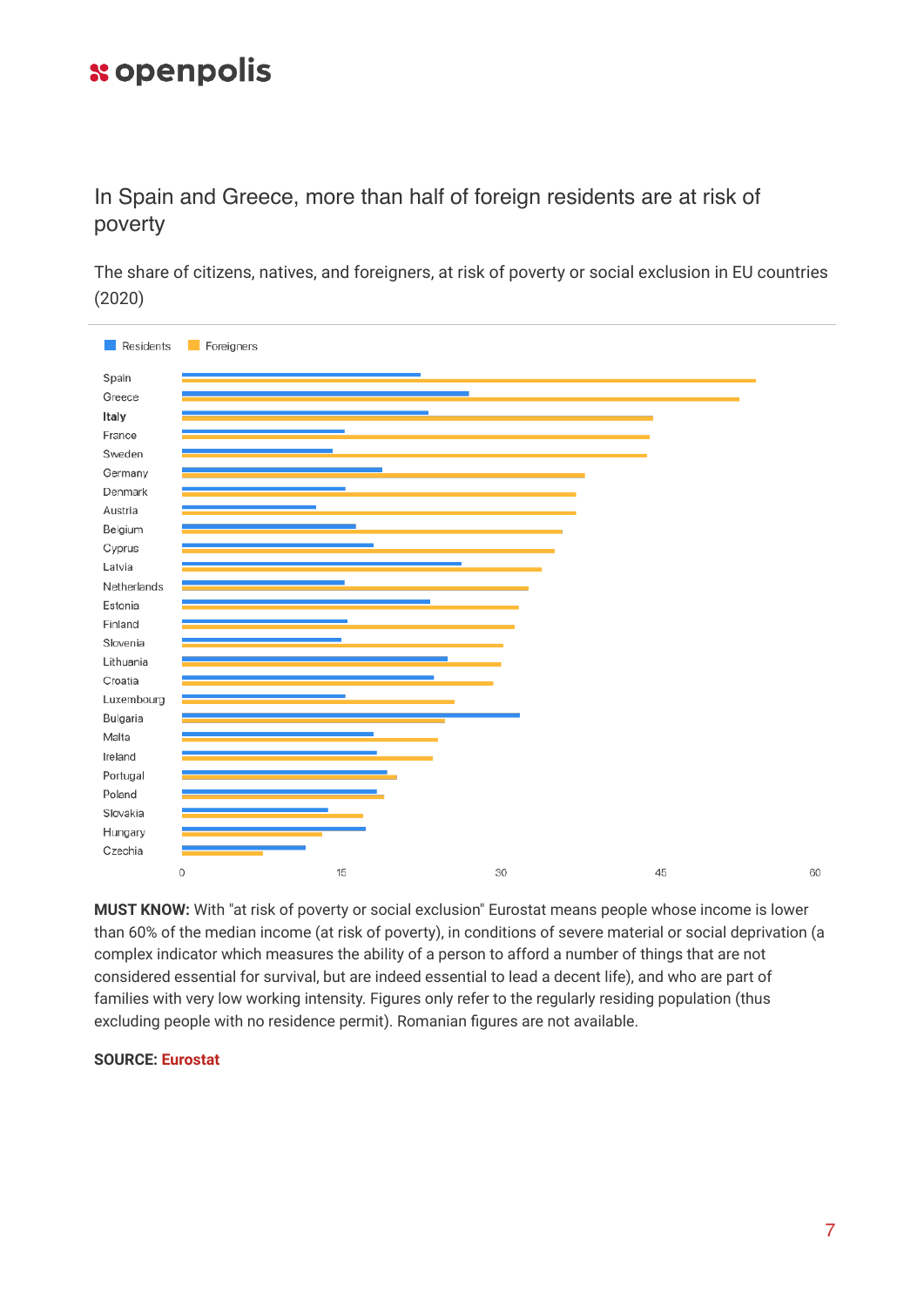Except for 3 countries, moreover countries that have rather low percentages of foreign residents (Bulgaria, Hungary and Czechia), in the whole of Europe foreigners are more exposed to poverty or social exclusion.

The highest shares are recorded by the **Mediterranean countries** (Spain, Greece and Italy), while the lowest ones are recorded by some Eastern European countries.

54% of foreign residents, in Spain, are at risk of poverty or social exclusion (2020).

Aside from Spain, the widest gap with natives is recorded in **France** and **Sweden**. In Sweden, in particular, almost 44% of foreigners are at risk, compared to 14% of Swedes. The French situation is similar: 44% and 15% respectively.

## Foreigners and criminality

As mentioned, we know that in most cases it is irregular migrants who commit crimes. Irregular migrants are people who reside in a country but have no valid residence permit.

### Most often it is irregular migrants who commit crimes, as they are forced to live in illegality.

As reported by the Idos dossier, **the Ministry of the Interior estimated that 67.5% of all offenses involving foreigners are committed by irregular residents** - more than two thirds. With regard to this figure, it is important to highlight that irregular migrants are much more exposed to criminality as they live in illegality and are thus prevented from finding a regular job or accessing social security measures. These are all factors that increase the incidence of criminality among them.

According to a 2016 [study,](https://www.penalecontemporaneo.it/upload/PALAZZO_2016c.pdf) **if we only consider regular residents, the criminality rate would seem to be analogous among foreigners and Italians**. Generally, however, it is worth noting that foreigners, both regular and irregular, tend to commit different types of offenses. They mainly commit offenses that are considered less serious and this is reflected in the length of their sentences.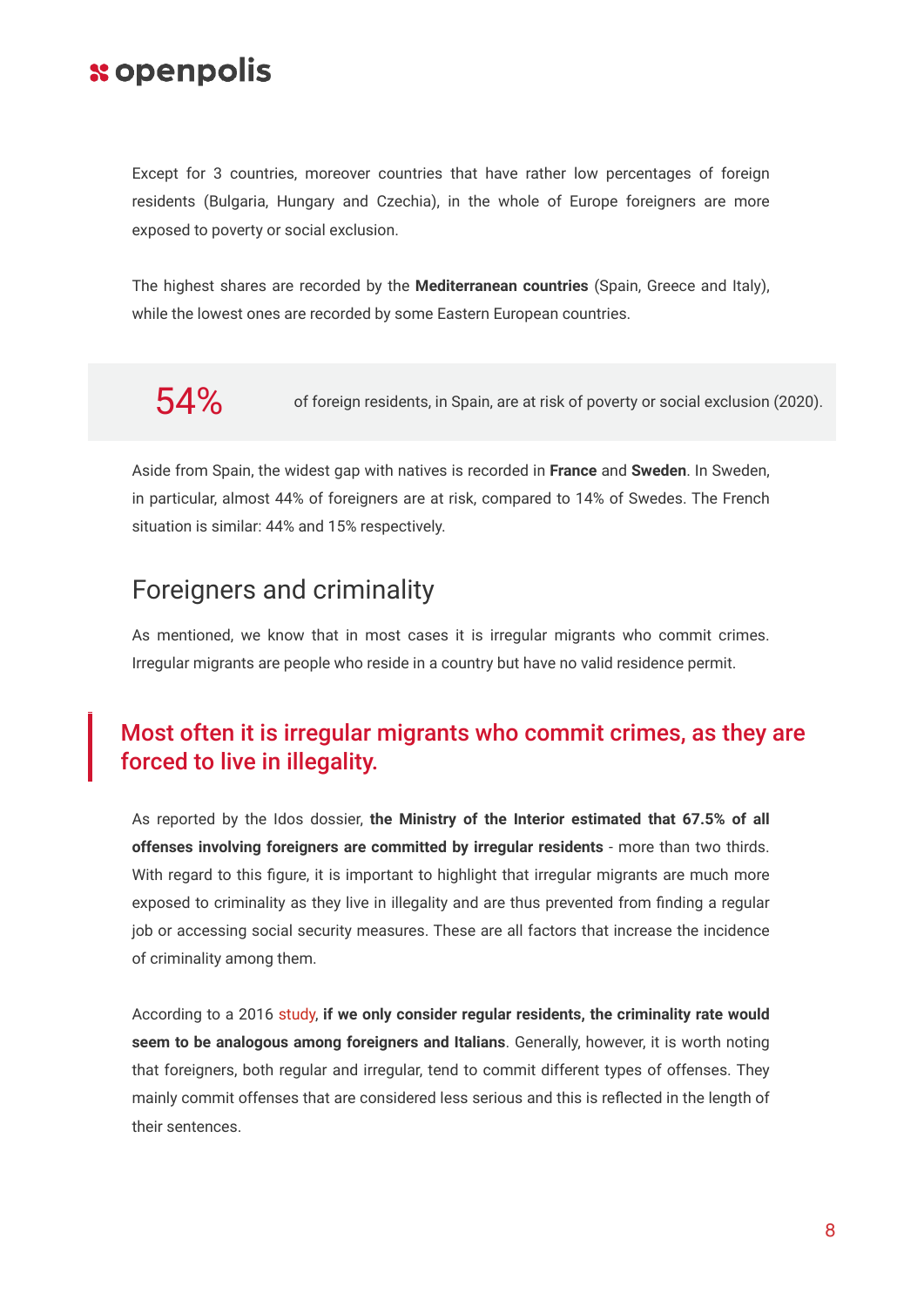#### A higher share of foreigners serve shorter sentences



The number of Italian and foreign inmates by length of the sentence (2020)

**MUST KNOW:** Figures are from 31 December 2020 and refer to inmates by the length of their sentence, in absolute numbers. Among foreigners, only those regularly residing in Italy are considered - irregular ones are excluded.

#### **SOURCE: [Antigone](https://www.rapportoantigone.it/diciassettesimo-rapporto-sulle-condizioni-di-detenzione/stranieri/)**

As the data collected by Antigone shows, the gap between foreign and Italian inmates increases as the length of the sentence increases. The former make up almost half of all detainees serving sentences shorter than 1 year but only 12% of those longer than 20 years. This figure is even lower in the case of the most serious sentence: life sentence.

 $6\%$  of inmates serving life sentence in Italy are foreigners, according to data<br>collected by Antigone (2020) collected by Antigone (2020).

The fact that **foreigners more often commit offenses out on the streets**, where they are easier to identify, adds up to this.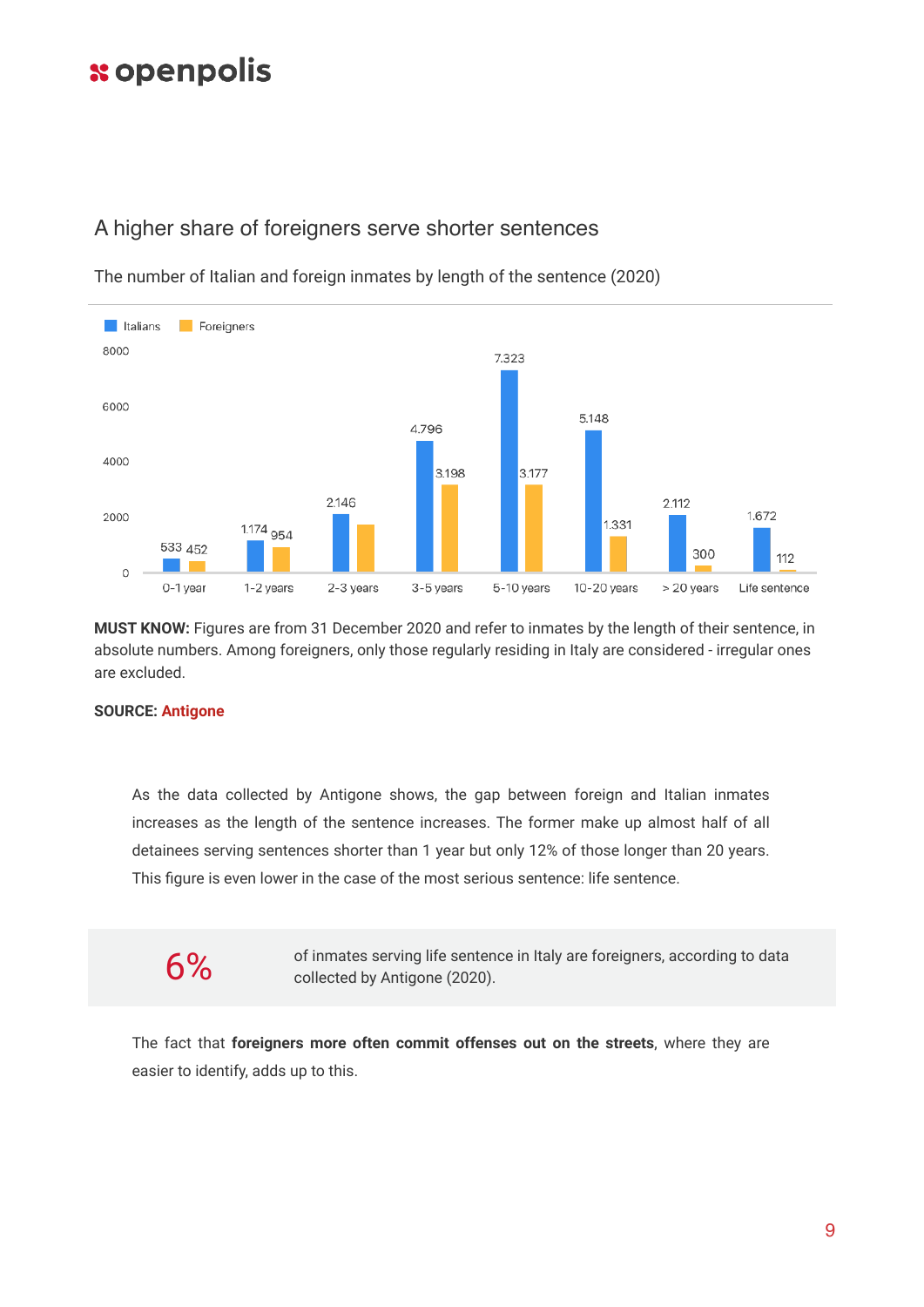Furthermore, foreigners are disadvantaged, compared to Italians, from the juridical point of view, and this also weighs in the picture. Generally, as the aforementioned study underlines, **they experience greater difficulties in accessing measures alternative to prisons**, such as house detention, probation, and parole.

Another relevant issue is that **the foreign population is statistically more exposed to crime because it is mostly made up of young males, who often have no family**. These are features that, in all nationalities alike, are correlated with a higher crime rate.

There are thus a series of reasons that make us understand that the relationship between immigration and criminality is very complex. And yet the media and politicians often depict it rather simplistically. In order to understand why and how this happens, we asked a few questions to **Marcello Maneri,** professor of sociology of cultural and communicative processes at the university of Milano-Bicocca.

#### **In the last years, the number of migrants in Europe has increased, and yet the criminality rate has not grown. Why do people often draw a line between these two phenomena?**

This association has nothing to with real numbers, neither with the number of migrants nor with the number of offenses and so on, because social problems follow a different logic, that has nothing to do with the objectivity of the problem itself, but with the fact that some people push them through. In the specific case of Italy, there is no relation (but this is always the case) between the number of offenses and the social reaction. The emergence of a new problem in the public arena can paradoxically take place in the complete absence of the phenomenon itself, or more often by drawing the attention to certain behaviours, at the cost of other ones which are equally problematic.

In Italy, migrants have been criminalised by playing with fear, by highlighting the theme of insecurity, exclusively meant as the possibility of falling victim to a crime committed by a foreigner (here, insecurity and immigration are used as synonyms). Some people have made profit and gained followers by managing to portray this as a relevant social problem, at times even the most relevant one. This happened for instance in the electoral campaigns of 2008 and 2018, when elections were won precisely on this theme. These are the factors that lead to certain definitions of social problems and their salience in the public arena.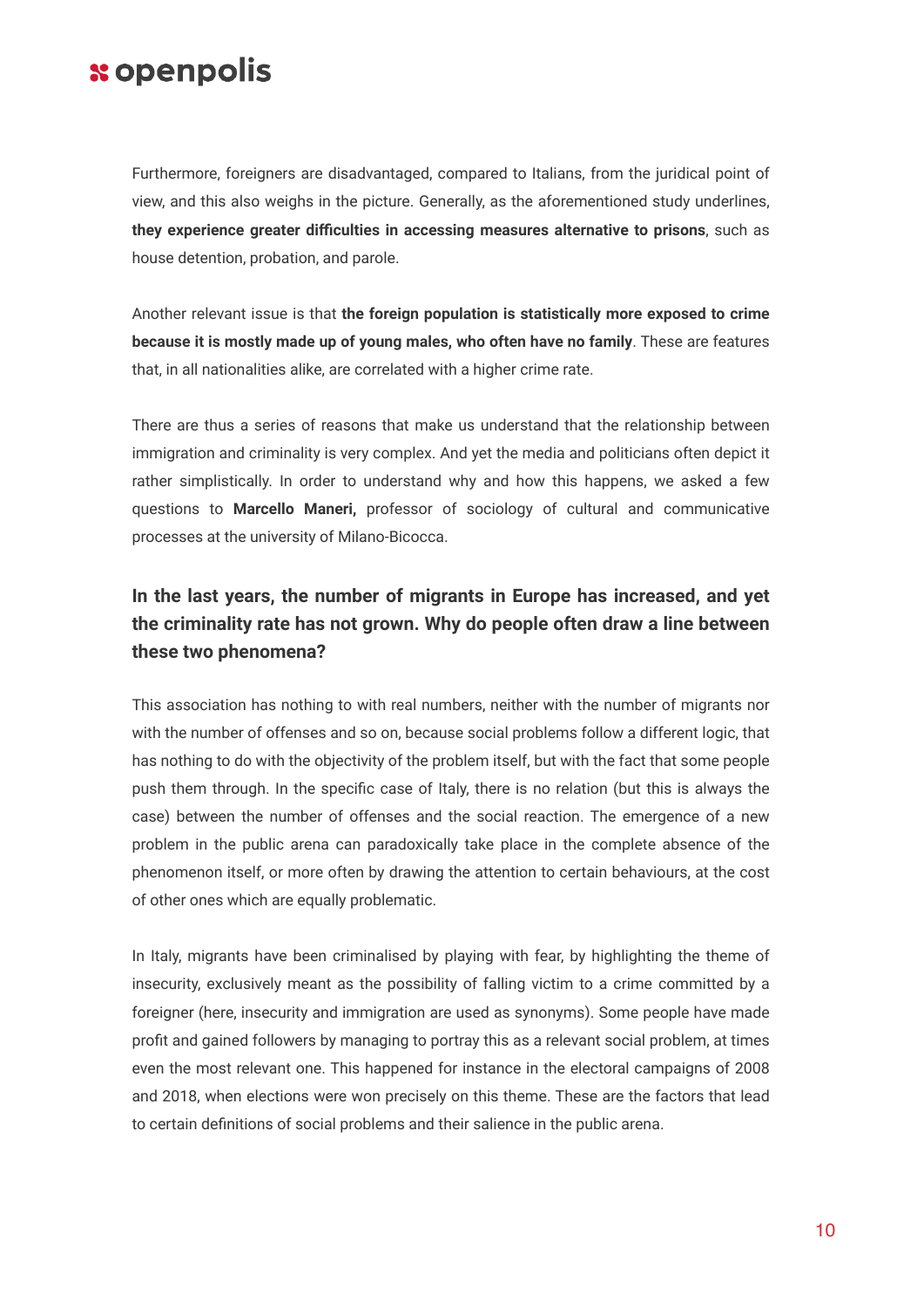If, on the other side, the political counterpart is not able to oppose an alternative discourse (and this happened in the whole of Europe), then the definition of the social problem easily becomes the hegemonic one, that everyone takes for granted.

#### **Why, even when migrant arrivals are less of a discussion topic in the media and politics and there is no emergency, an offense is always more sensational when it is committed by a migrant?**

There are certain cycles of criminalisation. They have taken place when the centre-left was in power or the centre-right had just won the elections. The centre-right accused the centre-left of do-goodery, of being too tolerant if not complicit or even an inspirer of migrants' crimes, so when in power, they need to show that they are using the iron fist and offering solutions. In technical governments you cannot do the same and thus the theme was less at the centre of attention. However, even when it was not, foreigners were always easily criminalised. This has to do with other dynamics, for instance the fact that this theme strengthens the right.

Then, you can make a distinction between marked and unmarked categories. Before there was any foreign immigration in Italy and before anyone became aware of the phenomenon, in the 80s, you could read on Italian newspapers news such as "honour killing: Southerner shoots wife and children", or about thefts and frauds, often they would highlight the Southern origin of the culprit, even if most offenses were committed by Northerners. But nobody would say this or make it salient. The same holds true today with foreigners. You do not hear "Italian kills, Italian shoots, Italian steals", it is not emphasised, made salient and memorised, because the category "Italian" (as "Northerner" before) is not marked.

#### **Do you believe that all foreigners are criminalised or is this specifically about migrants?**

This question can be interpreted in many ways. With "foreigners", you can refer to representatives of financial companies, so-called "expats", rich immigrants, or even tourists. But perhaps the answer would be the same one in all of these cases. There is a very strong component in racism against immigrants that does not have anything to do with their objective diversity, with the fact that they are not Italian, even though this is obviously present in the discourse about representation, identity, cultural threats etc.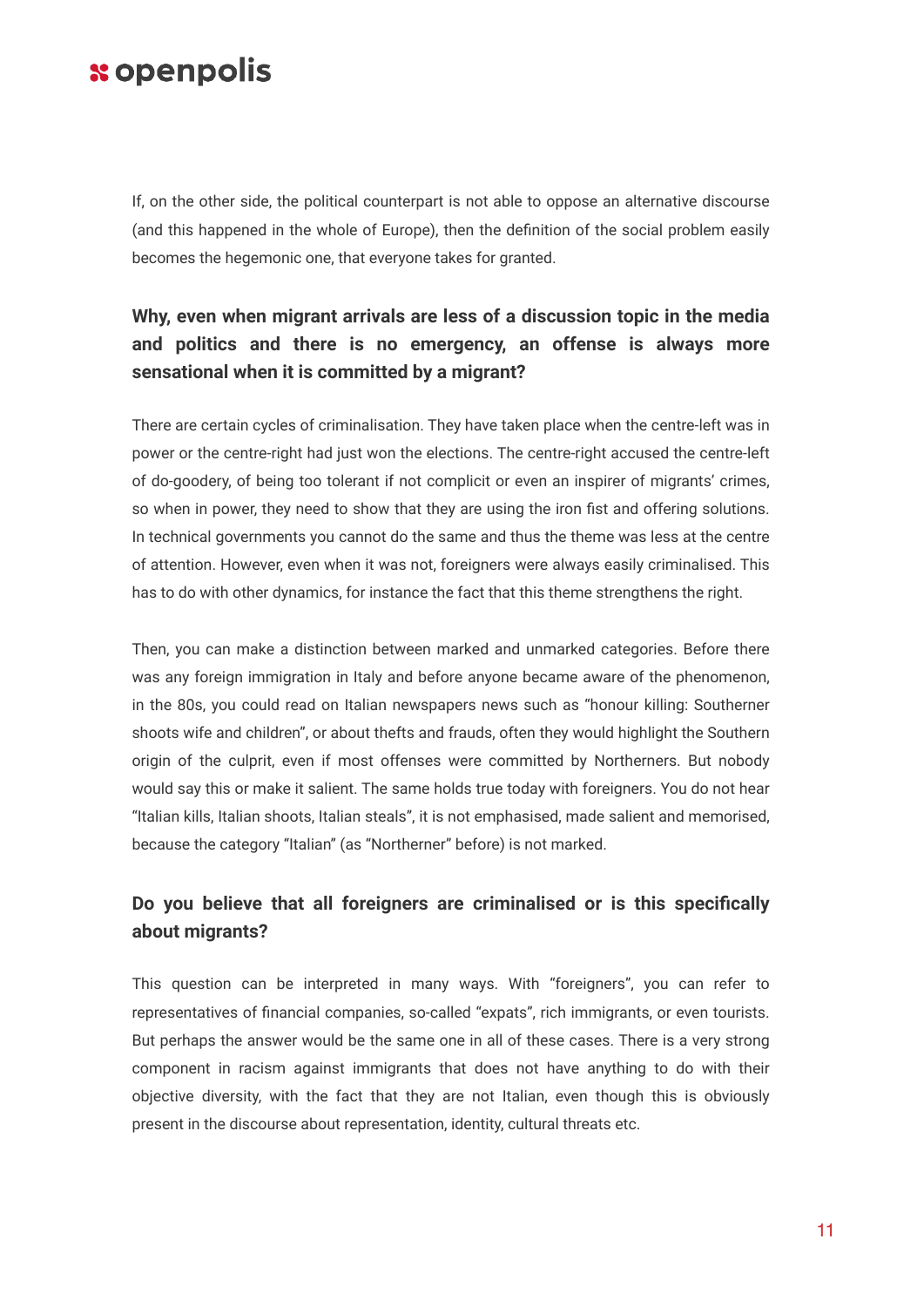Although it is often overlooked, a very important element is the fear of the poor or the stigma on the poor. Many representations of migrants in Italy are similar to those of the first half of the nineteenth century, for instance, with the phenomenon of urbanisation, in Paris. Victor Hugo's *misérables* were described in a similar way. There is a tendency, in very unequal societies, to fear those who are most deprived and might react and contest this subordinated position.

#### The tendency is often to naturalise subordination.

Secondly, the tendency is to naturalise this state of subordination and describe it not as the outcome of exploitative and discriminatory social relationships or lack of rights, but as the very nature of these people. Southerners were depicted as lazy, idle, and often foreigners are represented in the same way. Generally, there is a strong attention towards offenses committed by the poor and a certain carelessness when it comes to those, even systematic, committed by the rich. Of course, if they are celebrities, it is a topic, because it makes the headlines. However, generally the gaze of the media and the political world belongs to a certain social class. Journalists and politicians do not come from the lower classes. They look at the poor with fear, mistrust, and difficulty of understanding.

#### **The criminalisation of migrants exists in the whole of Europe, but is the problem addressed homogeneously or are there different models of dealing with the issue?**

First of all, the concept of criminalisation is even broader, it means creating potentially criminal subjects through norms, legislation, and institutional practices. From the moment you make immigration illegal, you have already created criminals, because people will still escape violence. This is already part of the criminalisation process.

However, if by criminalisation we only mean the representation of these people as criminal, if we refer to the discourse that connects criminality and immigration, then I must say that first of all there is no strictly comparative research (or at least I have not found any) that allows us to tell precisely what differences there are on the basis of data. But there is an abundant literature, even though not comparative, that leads us to believing that different countries have gone through the same phases in different moments.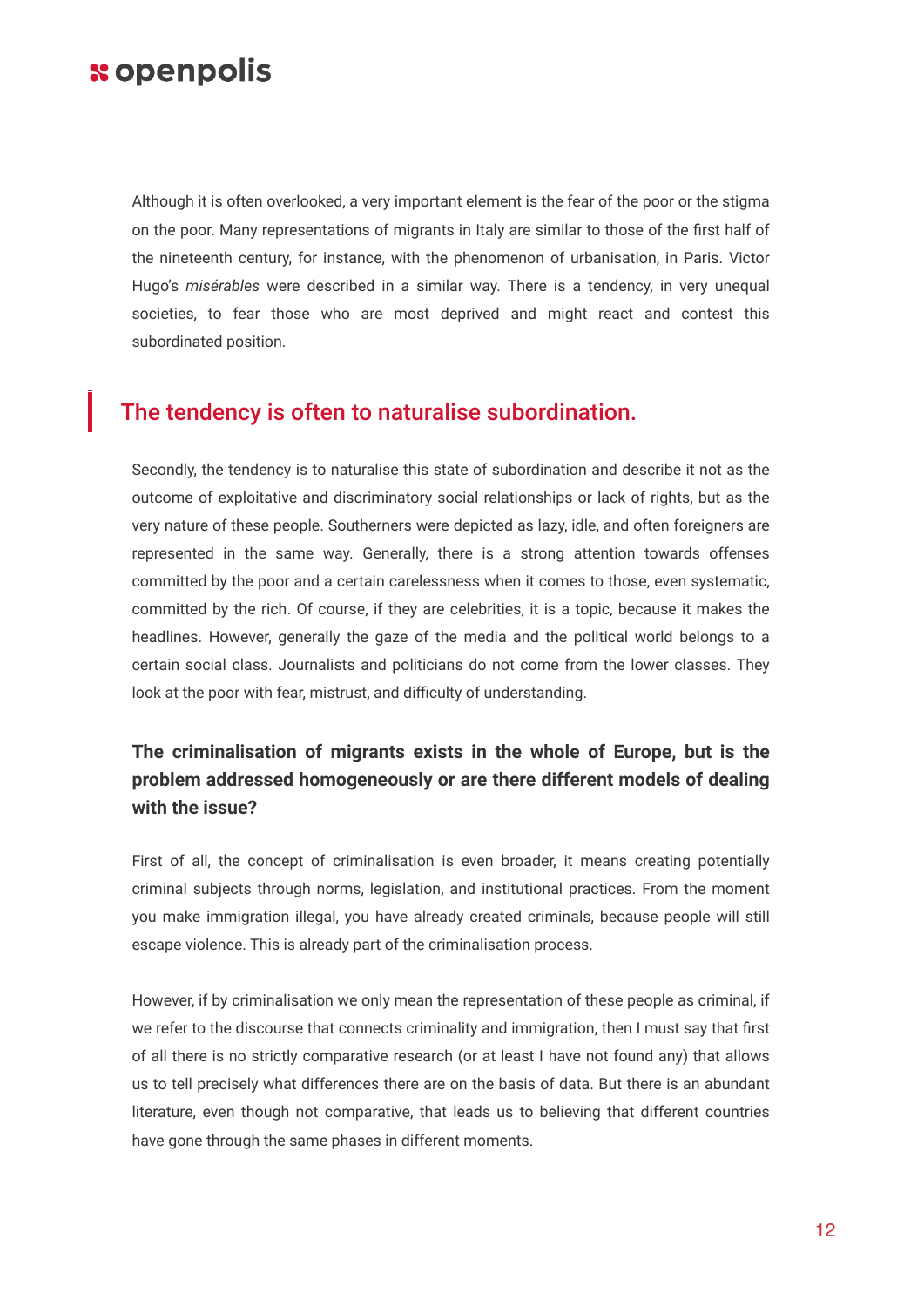Italy for instance, in the 90s, in the second half of the 2000s, and towards the end of the following decade, has gone through virulent and violent criminalisation campaigns specifically targeting migrants, more so than other countries. In other moments the difference was not that evident, as in the case of the famous Cologne rapes (one-millionth of the rapes that take place in Europe), that everyone knows something about. It was a moment in which, in Germany, migration were represented as a "refugee crisis", an expression that has not been used in the case of Ukraine, even though more people arrived in two weeks than in a year of refugee crisis. There was a context of strong political and social tension, largely constructed.

These dynamics exist in all countries but follow different periodisations and sometimes even have different configurations. In the United Kingdom, for instance, the criminalising discourse is even fiercer and more violent on tabloids, but broadsheets do not do the same, whereas in Italy it is less violent and explicit, but it is generalised, even in mainstream information. Therefore, there are differences in the periodisations, in the distribution of the discourse among different types of media and political parties (let us not forget that up until one year ago Spain had no xenophobic party, it was the only case in Europe, alongside Portugal), so yes, there are differences.

What counts is that in other countries there may be themes that are less felt in Italy, which leave less room for this specific discourse. Except for these differences, though, the logic is the same.

#### **How much does the way in which migrants and foreigners are represented in the media weigh, in your opinion, and which are the graphic and narrative tools that are used to criminalise them?**

There are countless ways. The first is, simply, attention. When two girls were raped, one in the Caffarella park in Rome, one in the town of Guidonia, by some foreign youths, *La Repubblica* (neither a right-wing nor a xenophobic newspaper) dedicated hundreds of articles to this event, so attention is the first thing. Violences committed by Italians have never received the same coverage.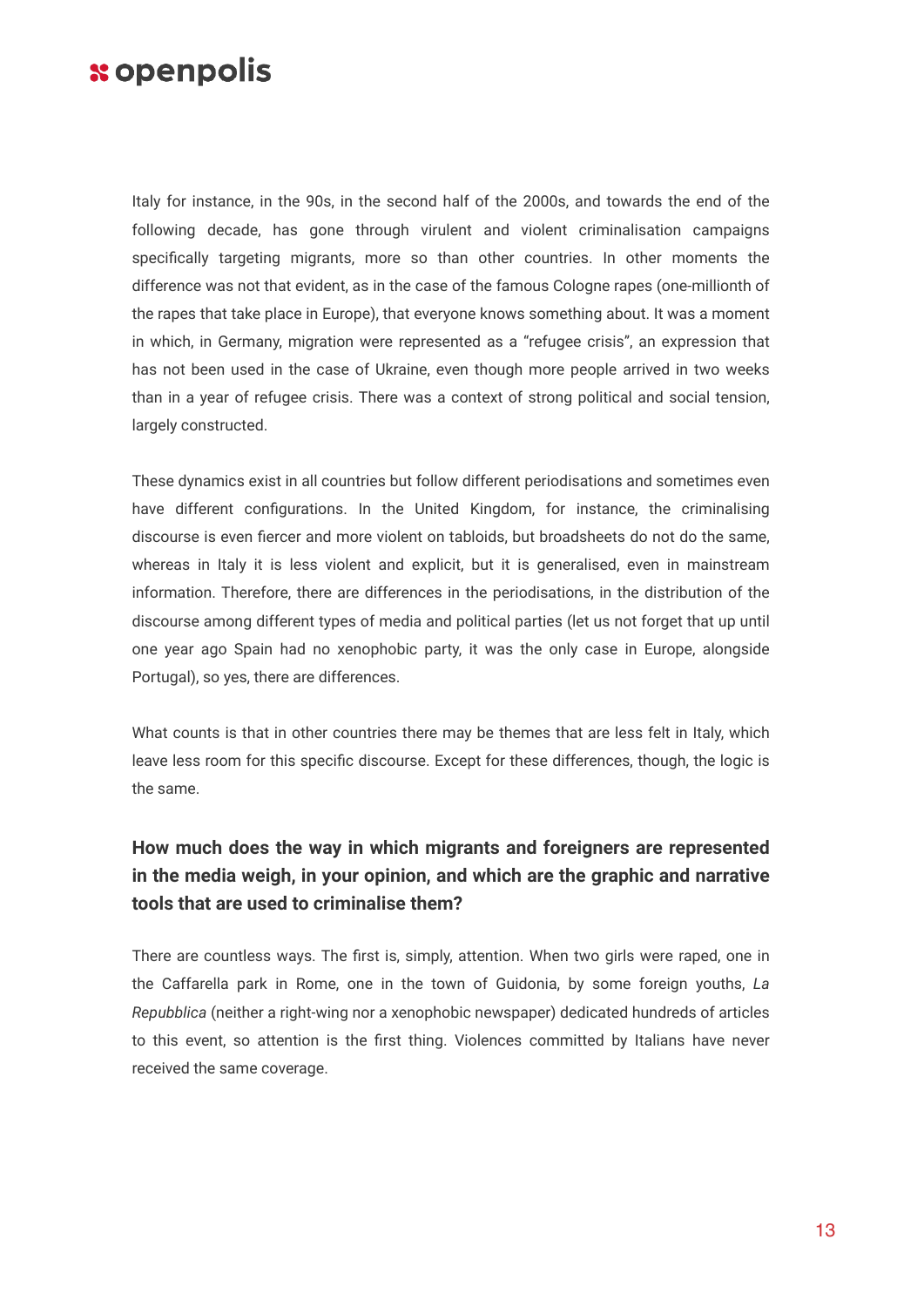### Origin is mentioned, as if it were a useful category to understand events.

The second thing is referential strategies (how you call people). You put the spotlight on the foreign nationality, according to the cycles I mentioned before, sometimes in the title sometimes in the text, but you always do it, even when it is not relevant to understand the news. This violates many deontological codes. If knowing that someone is from Tunisia does not help me understand, why say it? It is like saying "person with curly hair commits robbery". It fixates this category in your memory as a marked category that helps you understand why something has been done.

Or in the case of the sexual violences committed in Rimini in '97, the media of the whole country started thematising the news, interpreting it as a case of "sexual violence & immigration". Newspapers sometimes have little tables about "migrants and criminality" where they mention all the similar episodes, because the news has been thematised in that way, not as young rapists or male rapists, but as foreign rapists. At this point, they look for similar news and tell us that that is the interpretative key to understanding what has happened. That is what they are implicitly telling us. These are all ways in which newspapers and television news are making sense of the event. It is not interesting to say "person A did x to person B in that place", whereas saying "the wave of serial killers" gives us the idea of a new phenomenon and thus becomes journalistically interesting. Sadly, it is oftentimes based on the category of origin.

Then you have the use of photographs: the Italian rapist is never depicted, his picture is not published, because he might sue the newspaper, while it is done with foreigners. Lastly, language, in the use of generlisations, of the plural form: "another event that adds to the long list of crimes committed by immigrants", which is another way to say "this is not an isolated event".

Go to the original story at [openpolis.it](https://www.openpolis.it/la-strumentalizzazione-del-rapporto-tra-criminalita-e-migranti/)